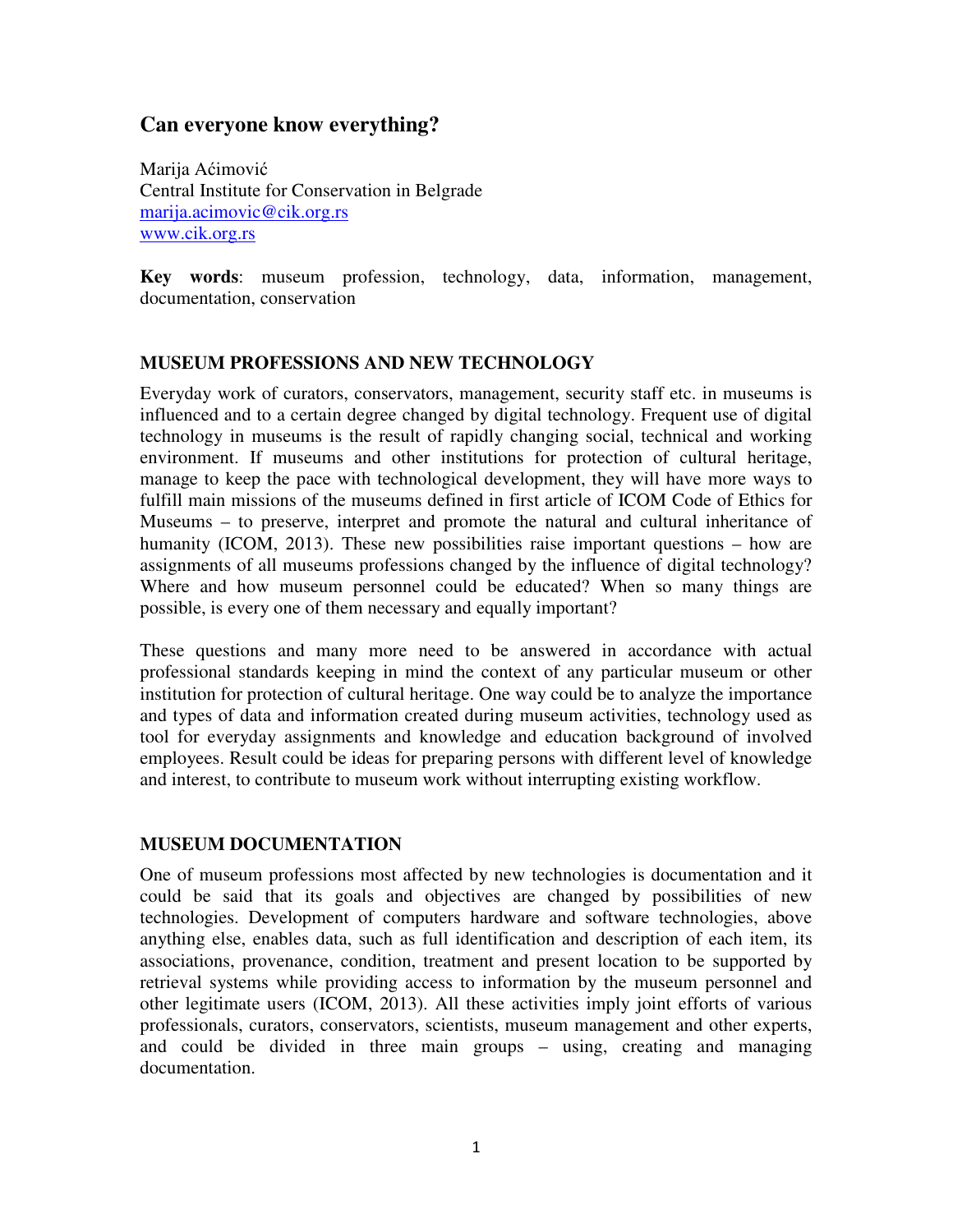Every one of these activities implies different assignments and technical knowledge. For example, administration needs practice in using available computer equipment and software in order to obtain any information about museum objects, employees activities etc. However, things get complicated on the next level because employees involved in creating museum documentation are usually professionals with various educational backgrounds in humanitarian, social, and other sciences - history of art, archaeology, history, anthropology, psychology, philosophy, sociology, biology, chemistry, technology, conservation of different materials. Their obligation in accordance with professional standards and institution's policy, among others, is to create different types of documentation about cultural heritage using various technologies – computers hardware and software, digital cameras, laser scanners, laboratory equipment etc.

Managing museum documentation requires extended technical knowledge necessary to analyze documentation needs, institution policy and financial condition, in order to come up with best decision about selecting digital asset management systems that includes computer hardware, database software, backup strategies, security systems etc.

Ideally, management team making these decisions would be composed of information specialist, curators and conservators, as noted in Code1.15. CIDOC Statement of principles of museum documentation (CIDOC, 2012). While it is usually the case with large institutions, in small museums there are no appropriate experts in documentation systems, but museum employees are in charge of creating and managing documentation. A part from occasional external collaboration, museum documentation and management will be done by professionals with background in humanitarian, social, conservation and other sciences, which could need additional training in order to use all technological equipment, maintain workflow and respond to public and experts demands. This additional training should be tailored to working assignments and filled with short explanations and instructions, types of practical knowledge that is not part of former education.

### **CONSERVATION DOCUMENTATION**

Conservation is museum profession much influenced by development of technology. There are various computers with specific hardware and software, digital cameras and other electronic and laboratory equipment for researching objects, conservation and then documentation of the treatment. Just to list few – computer algorithms for component analyses, software for creating visual reconstructions of hidden paintings using X-ray images, databases, digital single-lens reflex camera (DSLR), IR and UV cameras, light microscopes with digital color image capture etc. All these equipments require correct handling and produce enormous documentation in various formats and size. It has made easier to research cultural heritage objects and to plan and perform treatment. Techniques and methods for documenting researches and treatments needs to adjust to this fast development in order to maintain its purpose to acquire, to release and to store specific information, so it could contribute to attending the final goal and that is to preserve cultural heritage (Konrad, 2000).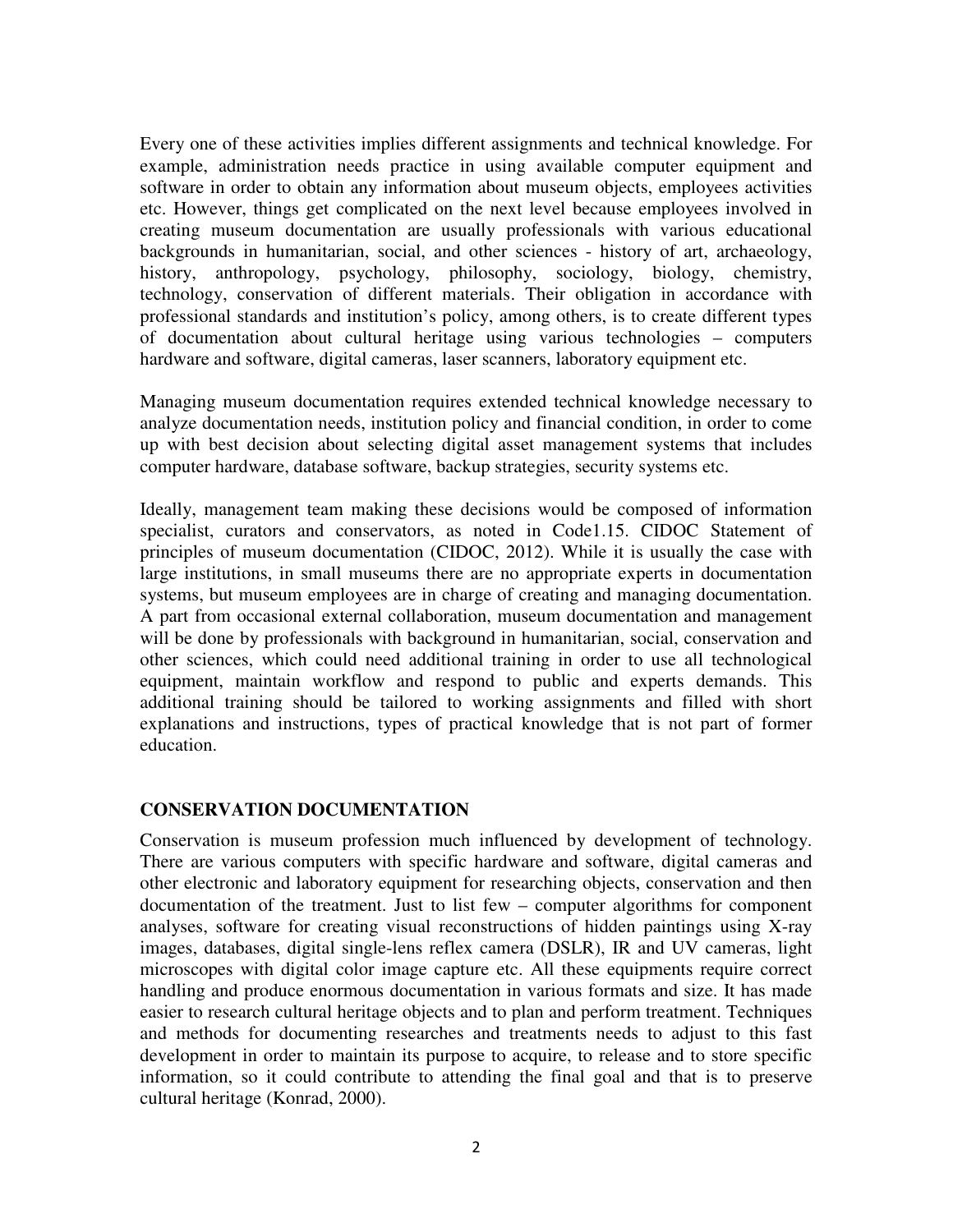Conservation documentation consists of textual reports combined with images, drawings, maps, graphic documentation, scientific analyses end other data gathered during investigation, treatment and monitoring of cultural heritage. It enables us to better understand cause and effects of deterioration, make a coherent conservation proposal, evaluate treatment in future, avoid unnecessary or possibly harmful treatments (Heritage, 2000). It is done by conservators who have working and ethical obligation to create documentation that should not be just "treatment record but also analytical and investigative tool" (Heritage, 2000). They have at their disposal various programs to create textual and graphic documentations, as well as photographic and laboratories equipments. And now the main questions are not why and how to document, but they could be the ones Francesca Pique summarized in her paper (Pique, 2000):

- What to record?
- What level of detail?
- How much time will it take?
- How many people and who?

Again, every institution organizes documentation according to available recourses. This paper will present experience of Central Institute for Conservation with organizing conservation documentation.

## **CENTRAL INSTITUTE FOR CONESERVATION**

Central Institute for Conservation is interdisciplinary, educational, scientific, research and conservation centre, specialized for cultural heritage protection. There are photographic studio, laboratories and conservation studios for conservation and restoration of several types of materials – mosaic, stone, organic materials, paintings on canvas and wood, textile, metal, glass and ceramics. Photographic studio is equipped for digital photography with digital single-lens reflex camera and IR camera. Institute policy is that every object has to have a high resolution photography that illustrate its condition before and after conservation. Apart from images obtained in UV, IR and visible spectra, objects are often photographed in raking light as well, as to provide the information on surface character. Conservation process and selected details of the objects during treatment are made with compact camera that every conservation studio have. Conservators are additionally engaged in condition assessment for heritage objects in museums and other institutions and for objects in private ownership. These assessments results in official recommendations for conservation treatments. Architectural studio use digital camera and 3D laser scanner to research and assess the condition of built heritage. Laboratories perform mechanical and chemical analyzes with equipments for multispectral analyses, Fiber Optics Reflectance Spectra, optical microscopy.

From 2009 about 440 objects were ore are treated by 18 employed conservators and over 70 students and intern at training and practice. Most of these objects, about 90%, are from public museums and galleries, and 10 % from privet owners.

For management of conservation documentation, ARTEMIS database was created in FileMakerPro software in 2010. Conservators were involved in defining database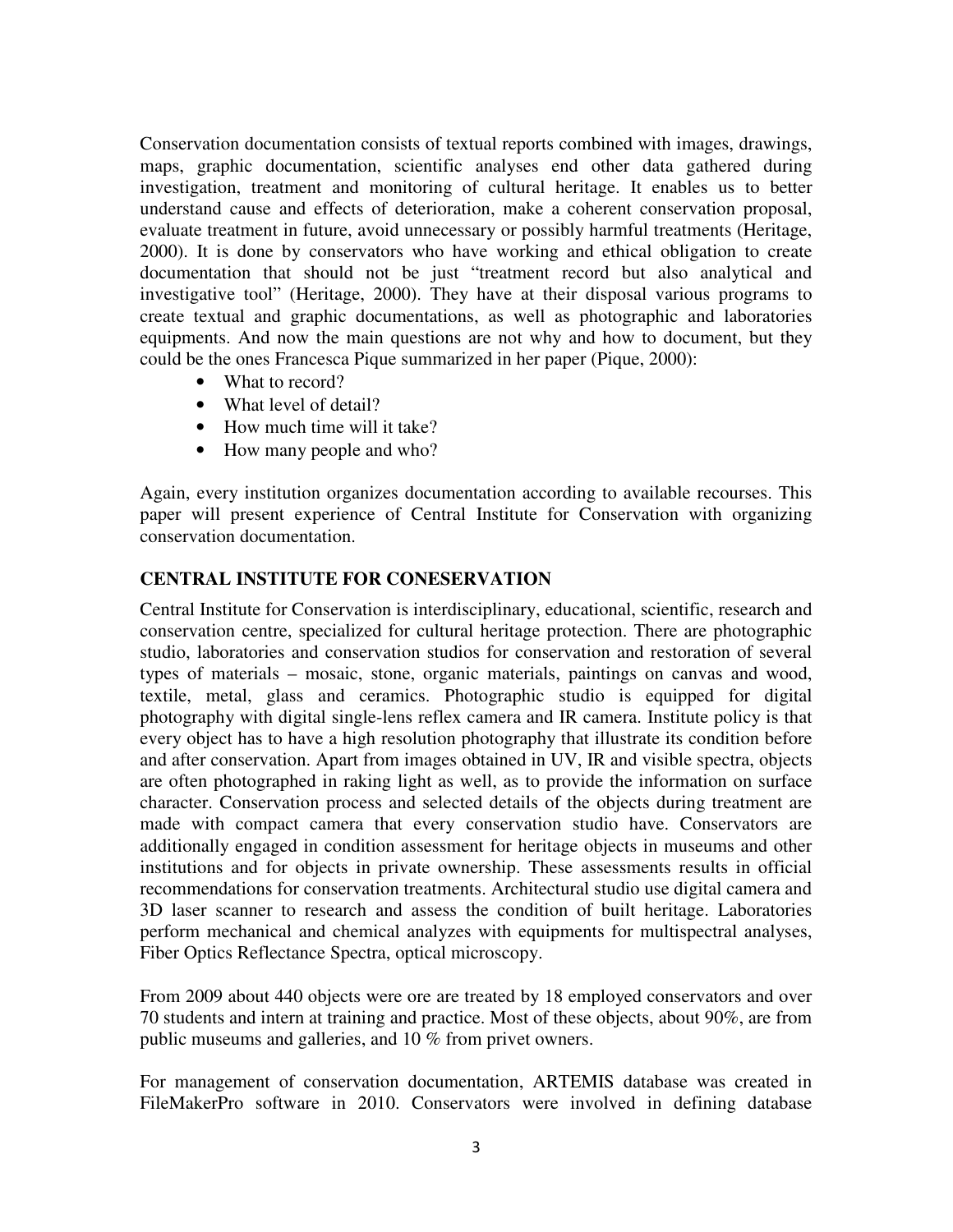structure and functions using personal experience in conservation, as well as creating and utilizing conservation documentation. There are 7 different structures of conservation reports - modules, with diferent information organization in accordance with the type and specificity of conservation treatments of several materials - for metal, mosaic, textile, stone, paper, paintings and one module for ceramic, porcelain, amber and glass. There is no limitation in length of text entry. Photographs, examination records, reports, research results and other documents are entered by conservator and located in database so there are available in every segment of a conservation file.

What to record – Institute policy recommend to record as much information as possible about:

- Objects existing condition, before treatment,
- Analysis of material composition and technology,
- Treatment proposal,
- Treatments techniques,
- Materials used during treatment,
- Condition after treatment,
- Administration details.

**What is the level of detail** – this decision is left to conservators who should create informative, detail record about every object and it's treatment. While detailed textual descriptions are common, our experience is that conservators create many images of objects parts or deteriorations, without accompanying information about the content of photography.

**How much time will it take** – creating coherent record is time-consuming. There are many factors – the durations of treatment (for example, conservation of wall paintings and mosaics last for several months), complexity of research analyses and conservation treatment, requirements of the owner, importance and value of the heritage object etc. Also, there are more employees involved in creating documentation because digital images and science analyses are done by others. Management team does take into account these facts when planning conservation activities but at the end, it is left to conservators to organize their work activities.

**How many people and who** – some aspects of conservation documentations are done by experts - information specialist for developing database software, experienced professionals for camera settings, creating high-definition images and image processing, scientist for laboratory analyzes. Since it is not cost effective to have one or two personnel in charge for all conservation reports, conservators are in charge of using database and programs for graphic documentation. This requires additional training, consultation with written manual, and practice.

In five years since foundation of Central Institute for Conservation over 40.000 image files were created. It illustrates Institute's activities in condition assessment, research and conservation of cultural heritage, and other Institutes activities – educational courses, seminars and conferences, experts meetings etc. In order to implement documentation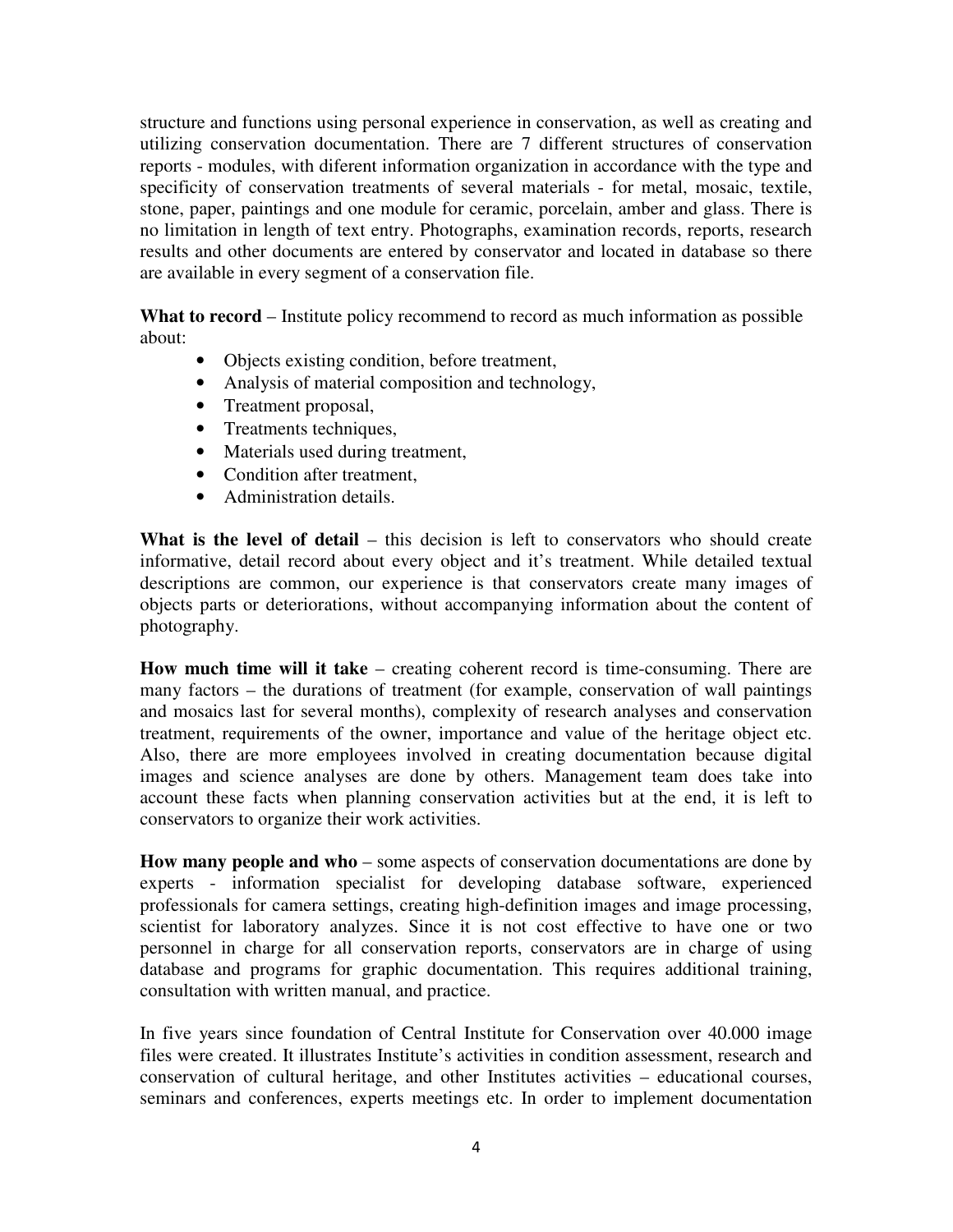standards, which presume everyone can find particular images along with information about what's in these images, we need to define institutional policy for creation and management of images. This enormous images documentation created by employees made it clear that it is not enough just to point camera and shoot and download images in database or network attached storages. Every images files about Institute activities has to be supported with metadata that inform the user about event shown in the photography – date, time, place, cause, participants, locations of related documents etc. Conservation images can give more information about objects then just it's visual appearance, if they are created in adequate way. Images have to contain, beside the object, some administration data (inventory number, number of conservation record…), an indicator of objects size, information on conservation phase. Also, in conservation photography, data about camera settings and additional equipment are very important because they enable the object to be recorded in the same conditions, thus making photography a valid source of objective information about appearance and state of the object of cultural heritage. This data is required for images of objects before and after treatment.

Upcoming guidelines are the result of five year experience in organizing image documentation. Employees will be involved in defining the work flow in the guidelines, but it is evident that implementation of the new policy will require additional training of staff.

#### **CONCLUSION**

For conclusion, here are answers to some of the questions raised in this paper.

Work assignments of all museums professions are changed by the influence of digital technology. Usage of modern technology requires specific knowledge because it will improve everyday work only if it is used properly and responsibly. With all its possibilities to acquire, release and store information, it should facilitate museum work and open new fields for research and promotion of cultural heritage and its values.

In many institutions this will surely require additional education and training for employees. It should be tailored to working assignments, in a form of manuals, instructions, joint practice, courses and seminars. But even this permanent education of museum professionals has it's limits and specialist has to be engaged to establish information systems.